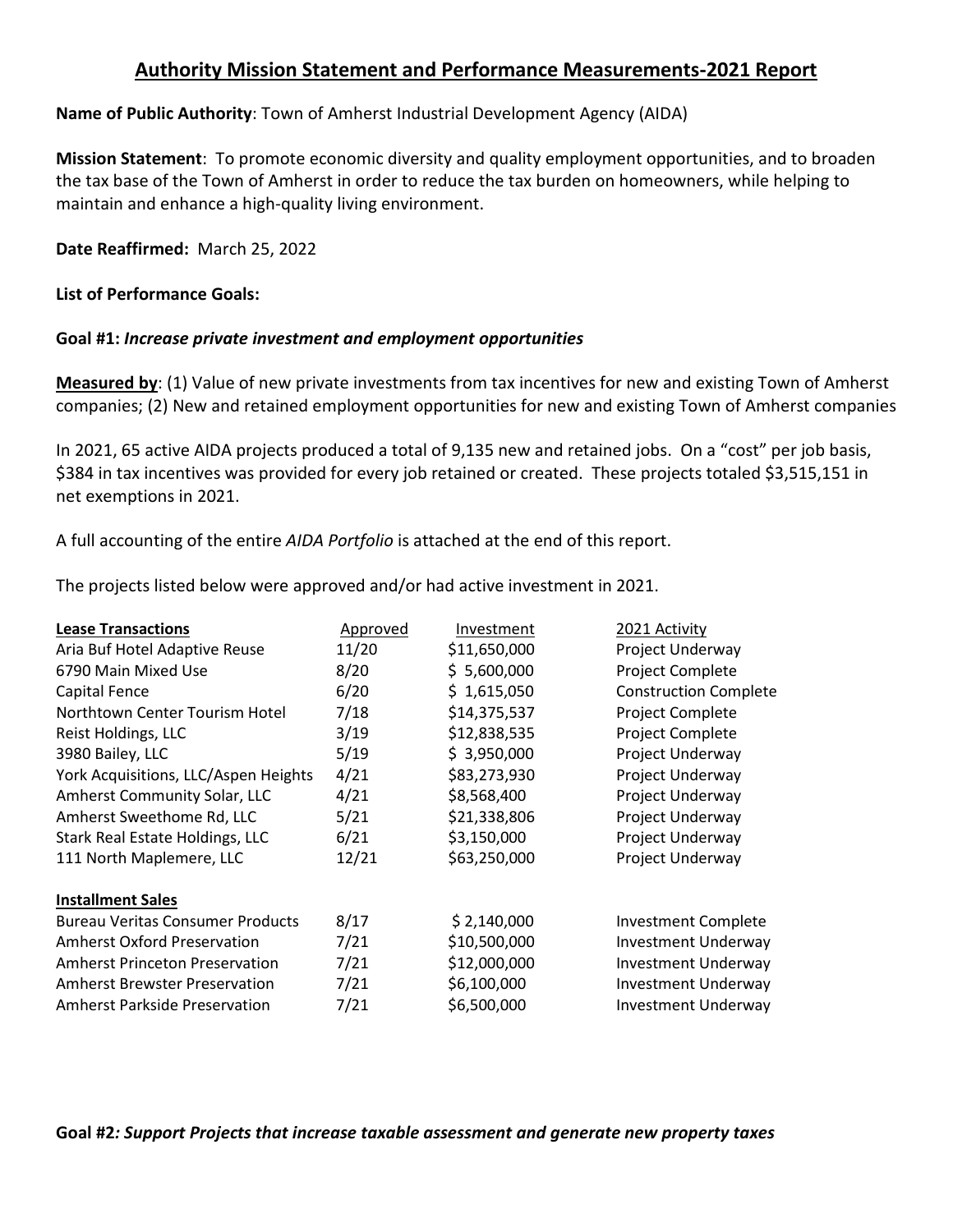The AIDA conveyed title on twelve properties in 2021 with a combined taxable assessment of nearly \$66,711,000. Now fully taxed, these projects will pay an estimated \$1,837,520 in annual Town, County and School taxes based on 2021 tax rates. We know from annual analysis, that AIDA assisted properties continue to increase in value after a PILOT expires. A listing of these twelve properties is at the end of this report.

In addition to these taxes, the AIDA currently has 65 properties under PILOT, which generated nearly \$5 million in tax payments broken down as follows:

| \$774,320   |
|-------------|
| \$869,710   |
| \$22,073    |
| \$674,162   |
| \$2,648,893 |
| \$4,989,158 |
|             |

### **Goal #3:** *Implement Agency Policy and Practices that improve operations and advance its Mission*

Measured by: Number and value of improvements to advance operation and Mission of the AIDA.

- 1. *Implementation of Audit Recommendations* The Office of State Comptroller audited the AIDA and suggested a number of policy and operation changes. The AIDA implemented several of these including:
	- a. Application Changes clarifying budget and employment figures
	- b. Transitioning to a new cost benefit model that accurately reflects tax incentives
	- c. Improved website posting and annual reporting processes

## **Goal #4: Support implementation of economic development initiatives that maintain and enhance a high quality living environment in the Town of Amherst, Village of Williamsville and the Region**

Measured by: (1) Number of meaningful collaborative efforts with Town of Amherst, Village of Williamsville and Region on development initiatives.

- 1. *Recovery Plan* The AIDA is involved with the Town's recovery efforts as planning efforts seek to create a resilient community that can weather future pandemics and lessen shocks to the health and financial well-being of the community. 2021 focused on taking the input of the working groups and synthesizing that information into a series of policies and projects to deal with the immediate threats and plan for the future. The document is expected to be released in 2022 and there are several major areas that the AIDA is involved in:
	- Economic Data The AIDA contracted with Versel Group to update economic data on the local level pertinent to the scope of recovery at the beginning of 2021. The analysis included such data points as employment, mobility and real estate among others. The medical sector was analyzed and determined as a launch point for marketing branding. Additionally, the AIDA will be part of the team working with the Town on an economic development strategy in 2022.
	- Agriculture Park Facility The AIDA was on the steering committee for an analysis of the Town's agricultural resources and proposed future actions that would strengthen it including further economic development opportunities for this sector. The AIDA is considering an analysis of an ag park or building for 2022.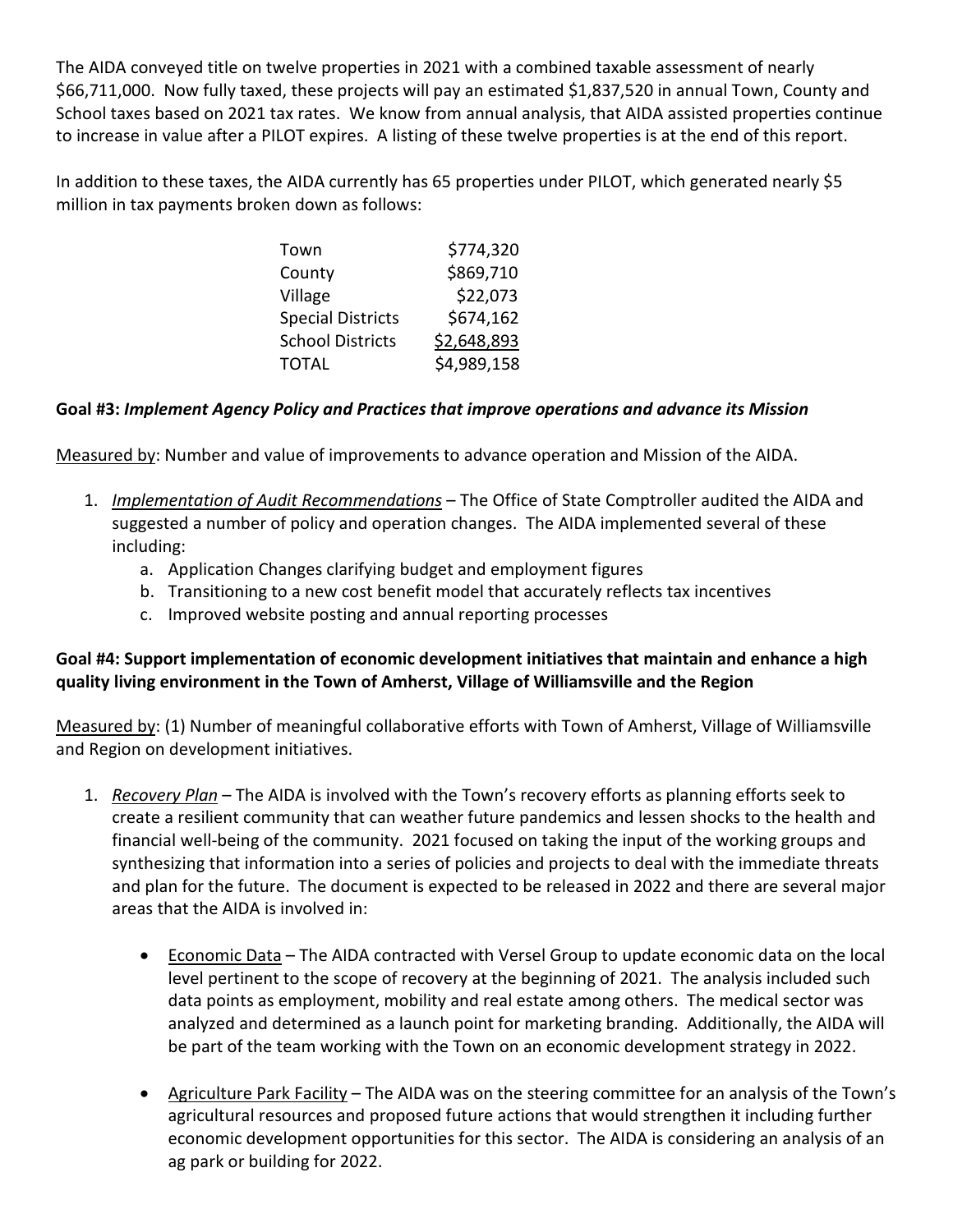- Boulevard Mall 2021 was a year of analysis of the retrofit zoning code and what this property could be transformed into. A number of designs were completed and were well received by Douglas Development. 2022 should be the year we start to see physical change to the site.
- Audubon Base Analysis Audubon was master planned by the state in the 1970's along with the citing of the SUNY Buffalo Campus, which led to development of housing and commercial property. The AIDA is going to lead an effort with the Town that is going to analyze the base conditions (vacancy, condition, industry mix, housing stock, general economic and demographic conditions) of the area bounded by the I-990, Stahl and North Forest Roads.
- 2. *PILOT Increment Financing (PIF)* The PIF was approved by Town and Sweet Home School District that will enable funding of infrastructure and the Northwest Amherst Community Center (NWACC). The Infrastructure Agreement, which is the binding document, will allow the AIDA to redirect PILOT payments on projects in the defined PIF District to a fund that is distributed at the direction of the Town to pay for infrastructure and recreation improvements in Amherst Central Park. It also will allow for a funding stream for the NWACC, which is a strategic initiative the school district and the town have been trying to implement for years.
- 3. *Fund Administration Agreement* The Town and AIDA approved a document governing the use of funds captured through the PIF at Amherst Central Park. It sets forth roles and responsibilities of approving expenditures between the Town and AIDA.
- 4. *Comprehensive Economic Development Strategy (CEDS)* The AIDA is on the steering committee for the CEDS, which is a document listing community goals and priority projects required by the Federal Government lasting next 5-years (2022-2026). MRB Group was hired as the consultant and is tasked with gathering input from community organizations and municipalities that forms the basis of the report. Initial goals and strategies are centering on infrastructure, business support and diversity and inclusion. With the increase in Federal funding resulting from an infrastructure bill, it will be important that Amherst projects are represented in the CEDS document. A final CEDS Report will be issued in 2022.
- 5. *E-Commerce Site(s)* Invest Buffalo Niagara completed its analysis of development sites and is going to presented the findings of the *WNY Industrial Real Estate Strategy* in 2021. In conjunction with National Grid, Newmark Knight Frank, was hired to analyze the inventory of sites in our region and identify the strengths and weaknesses of our inventory as it relates to national trends and clients. Amherst had two (2) sites for consideration – the Acquest Site on Millersport Highway and the Krog Site on South Youngs. Both of these sites are part of our marketing efforts moving forward.
- 6. *Countywide Eligibility Policy* The AIDA, in conjunction with the other five (5) IDAs in Erie County, have a draft working agreement and scoring worksheet for a new Uniform Tax Exemption Policy. We anticipate completing the final revisions to the uniform tax exemption policy and adopting the policy in 2022.

## **PROPERTIES OUT OF AIDA AND ON TAX ROLLS AT 12/31/2021**

Property **Assessed Value**